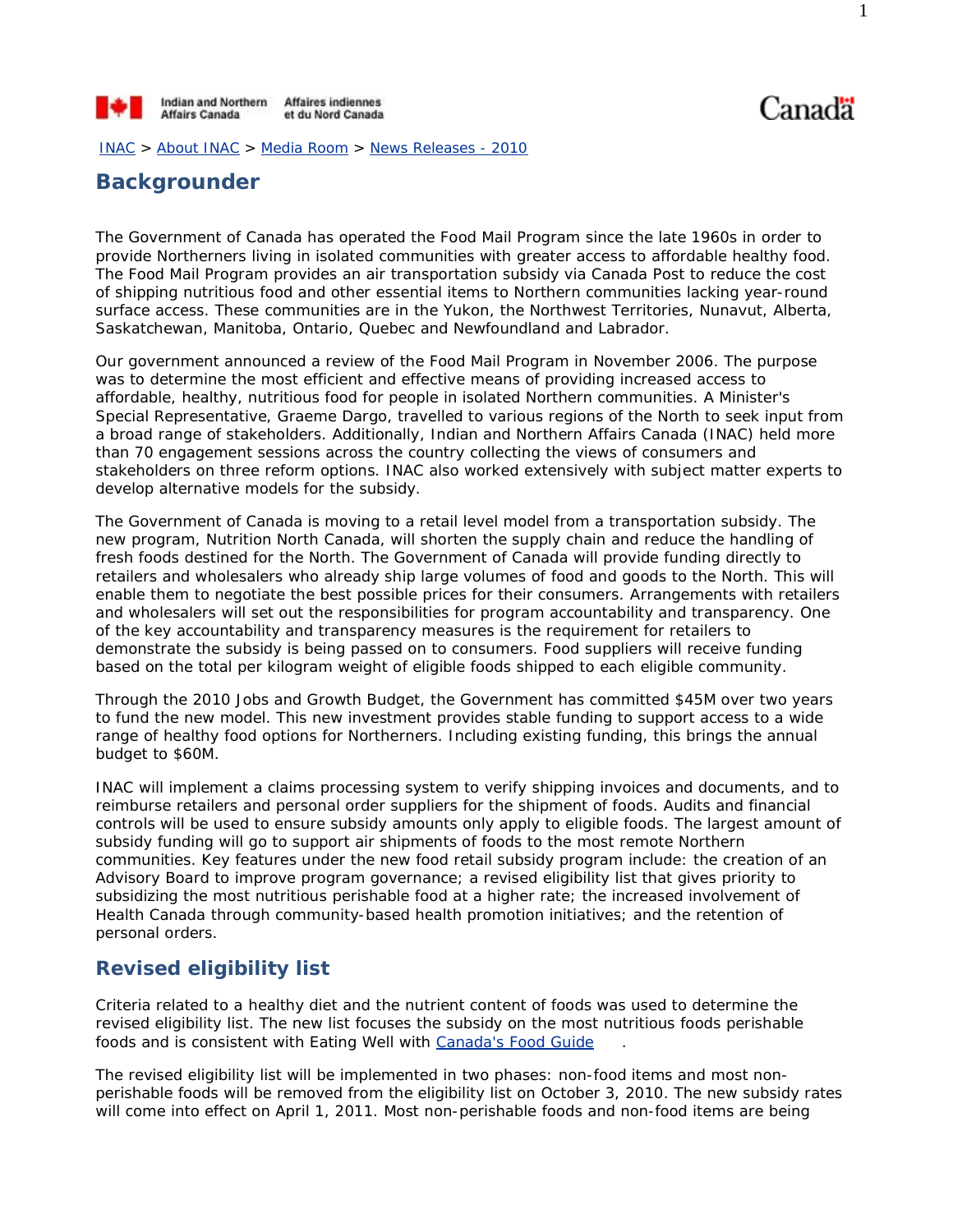removed to promote the use of cheaper methods of transportation for these items, such as the sealift and winter roads.

Under the new food retail subsidy program, where possible, non-perishable foods and non-food items will be transported via sealift or winter ice roads. Both these categories will remain affordable even without a subsidy because sealift and winter ice roads cost significantly less than government-subsidized air transport.

The sealift season takes place between late June and late October, and vessels have the capacity to move large volumes of goods. Winter ice roads, meanwhile, are put into place at least for a few weeks and sometimes longer to provide isolated Northern communities with cheaper surface transportation access.

## **Health Canada (HC)**

Health Canada will continue its advisory role relating to nutritional considerations and, in addition, HC representatives will work with isolated Northern communities to offer a community-based, culturally-appropriate nutrition education component. Program activities will focus on improving consumption of healthy foods by improving the quality of food available in stores and increasing those skills which influence the demand for and consumption of healthy foods. This includes food preparation and traditional harvesting skills. HC will provide support through funding, training and coaching. Partnerships with the retail sector will be promoted.

### **Personal orders**

The personal orders process allows individuals and institutions to purchase eligible items directly from the South and benefit from the subsidy. These orders can be made via mail order, telephone or on the internet.

Personal orders support access to a wide variety of foods, allow a measure of competition in small Northern markets and provide consumers with flexibility related to special dietary needs. The personal orders service will be further developed and refined in collaboration with Southern retailers and wholesalers, who have vast experience in the provision of food to Northern consumers.

Arrangements between INAC and purveyors of personal orders will be established to give them direct access to the program's subsidy to support the shipment of eligible foods to customers in eligible communities. This direct relationship with personal order suppliers will strengthen program accountability and data collection, and enhance program management.

## **Advisory Board**

The creation of an Advisory Board will improve program governance and give Northerners a direct voice in the program. The Board will include a chairperson, vice-chairperson and between five and seven additional members with representation drawn from a broad range of communities and Northern perspectives. Members will serve in their own right and not as representatives of any particular organization, area or special interest.

The Advisory Board's mandate is to represent the perspectives and interests of Northern residents and communities in relation to the management and effectiveness of the program, and to alert the Minister to matters related to the program that may require action or management decisions on a priority basis. This would include helping to ensure the program stays within its budget.

## **Implementation**

The transition to *Nutrition North Canada* begins today with the announcement of changes to the eligibility list. A full Advisory Board membership list will be announced in the coming months. Full implementation of the new program is slated for April 1, 2011.